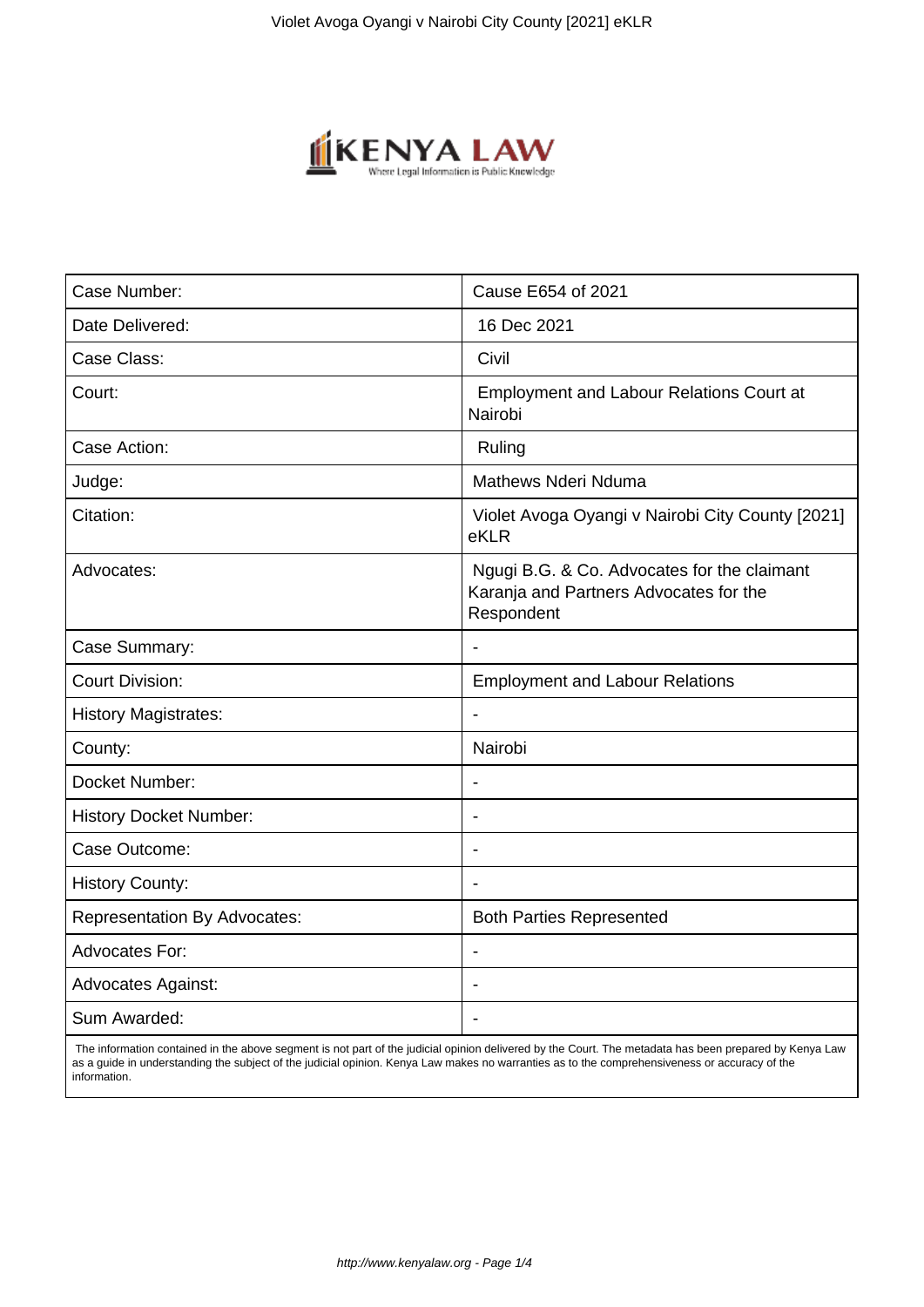## **REPUBLIC OF KENYA**

#### **IN THE EMPLOYMENT & LABOUR RELATIONS COURT OF KENYA**

# **AT NAIROBI**

## **CAUSE NO. E 654 OF 2021**

**VIOLET AVOGA OYANGI......................................................CLAIMANT**

#### **VERSUS**

**NAIROBI CITY COUNTY.............................................RESPONDENT**

#### **RULING**

1. The notice of motion application dated 9<sup>th</sup> August, 2021 was filed by the claimant on  $10^{th}$  August, 2019, praying for an order in the following terms:-

**1.** Spent

**2. THAT** the Honourable Court be pleased to order the Respondent to forthwith release and pay to the claimant all her irregularly withheld salary and allowances currently amounting to **Kshs 1,956,700/=.**

**3. THAT** upon hearing this motion interpartes, the respondent be ordered to forthwith reinstate the claimant to her employment (ante) as held before her irregular interdiction.

**4.** Costs be provided for.

2. The application is premised on grounds set out on the face of the Notice of Motion and buttressed in the supporting affidavit of the claimant the nub of which is that she is an employee of the respondent in the position of County Legal Officer and the respondent irregularly interdicted the applicant on 23<sup>rd</sup> April, 2018 and proceeded to maliciously subject her to prosecution vide Milimani Chief Magistrate's Court Criminal Case No. 829 of 2018.

3. That meanwhile, the claimant was placed on ½ salary, yearly increment, non-practising, commuter and leave allowance which has now accumulated to Kshs 1,956,700 set out at paragraph 8 of the Notice of Motion.

4. That on  $3<sup>rd</sup>$  December, 2020, the claimant was found by the Magistrate Court to have no case to answer and was acquitted under Section 210 of the Criminal Procedure Code.

5. The Ruling of Hon. Mutuku (Chief Magistrate) dated 4/12/2020 is attached to the application at page 10 to 27. The payslip of the applicant is also attached indicating that the claimant monthly earnings were Kshs.74,075 less deductions as at March, 2021 leaving a net pay of only Kshs.610.85 per month.

6. That the respondent continues to withhold the claimant's salary for no justifiable cause despite four (4) formal demand letters by the claimant to the respondent three(3) years after interdiction and 8 months after acquittal.

7. That the conduct by the respondent has embarrassed the claimant and her family financially and that there is no prejudice the respondent is likely to suffer if the orders are granted.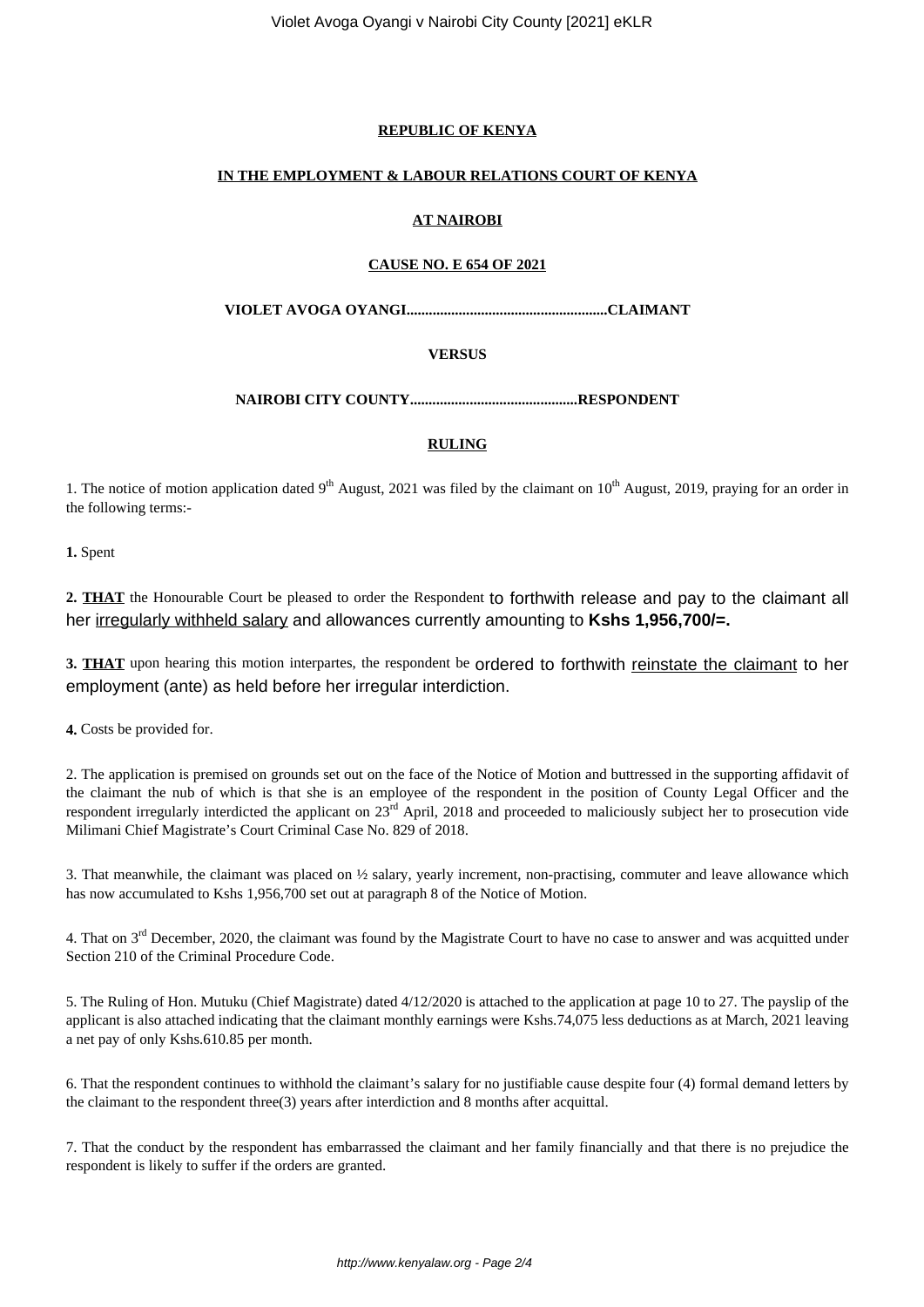8. The respondent filed a replying affidavit sworn to by **Abweo Erick Odhiambo** acting County Solicitor who deposes that the suit was filed prematurely, is a non-starter and an abuse of Court process.

9. That the interdiction was to pave way for the respondent to carry out investigations.

10. That the prosecution was done by the state based on available evidence and was not maliciously instigated by the respondent.

11. That the claimant did not avail a copy of the judgment of the magistrate to the Human Resource Department of the respondent to be acted upon after his acquittal.

12. That the claimant has not exhausted all internal mechanisms to request for consideration for reinstatement and payment of the amounts due.

13. That had the judgment acquitting the claimant been received, same would have been debated by the County Public Service Board and a decision made by the Human Resource Department.

14. That the sum of Kshs 1,956,700 claimed is subject to statutory deductions and that can't be paid in full.

15. That the application lacks merit and it be dismissed.

16. The parties filed written submissions and the issue for determination is whether the applicant has satisfied the requirement for grant of a mandatory injunction to cancel the interdiction and reinstate the monthly salary of the claimant.

17. From the facts presented by both parties, it is apparent that the claimant was interdicted on ½ pay pending conclusion of a criminal case instituted against the claimant in Milimani Criminal Case No. 82 of 2018.

18. It is without a doubt that the case was prosecuted and the claimant acquitted by the Court by a ruling dated  $4<sup>th</sup>$  December, 2020 attached to the application for no case to answer in terms of Section 210 of the Criminal Procedure Code.

19. Despite attachment of the Ruling of the Magistrate's Court, the respondent mischievously continues to deny knowledge, receipt, and or existence of the Ruling of the Court acquitting the claimant which was apparently served on them.

20. The Court is of the finding that the respondent lacks any stint of good faith in this matter and the defence advanced against this application is hollow and devoid of any merit at all.

21. In Industrial Court of Kenya at **Nairobi Cause No. 747 of 2014, [2014] eKLR, Fredrick Saundu Amolo –vs- The Principal Namanga Mixed Day Secondary School and 2 Others**, the Court held that:-

*"Therefore before an interdiction can be found to be valid, the same must be based on fair reasons and must be implemented pursuant to fair procedure. This is what can be cited as the 3 – dimension criteria:-*

*(i) First the employer must have a justifiable reason to believe the employee has engaged in serious misconduct to form what is commonly called a prima facie case.*

*(ii) Secondly, there is some objectively justifiable reason to deny the employee access to the work place based on the integrity of any pending investigation into the alleged misconduct or some relevant factor that would place, the investigation or the interest of the affected parties in jeopardy.*

*(iii) Thirdly***,** *the employee is given the opportunity to state his case or be heard before any final decision to interdict is made."*